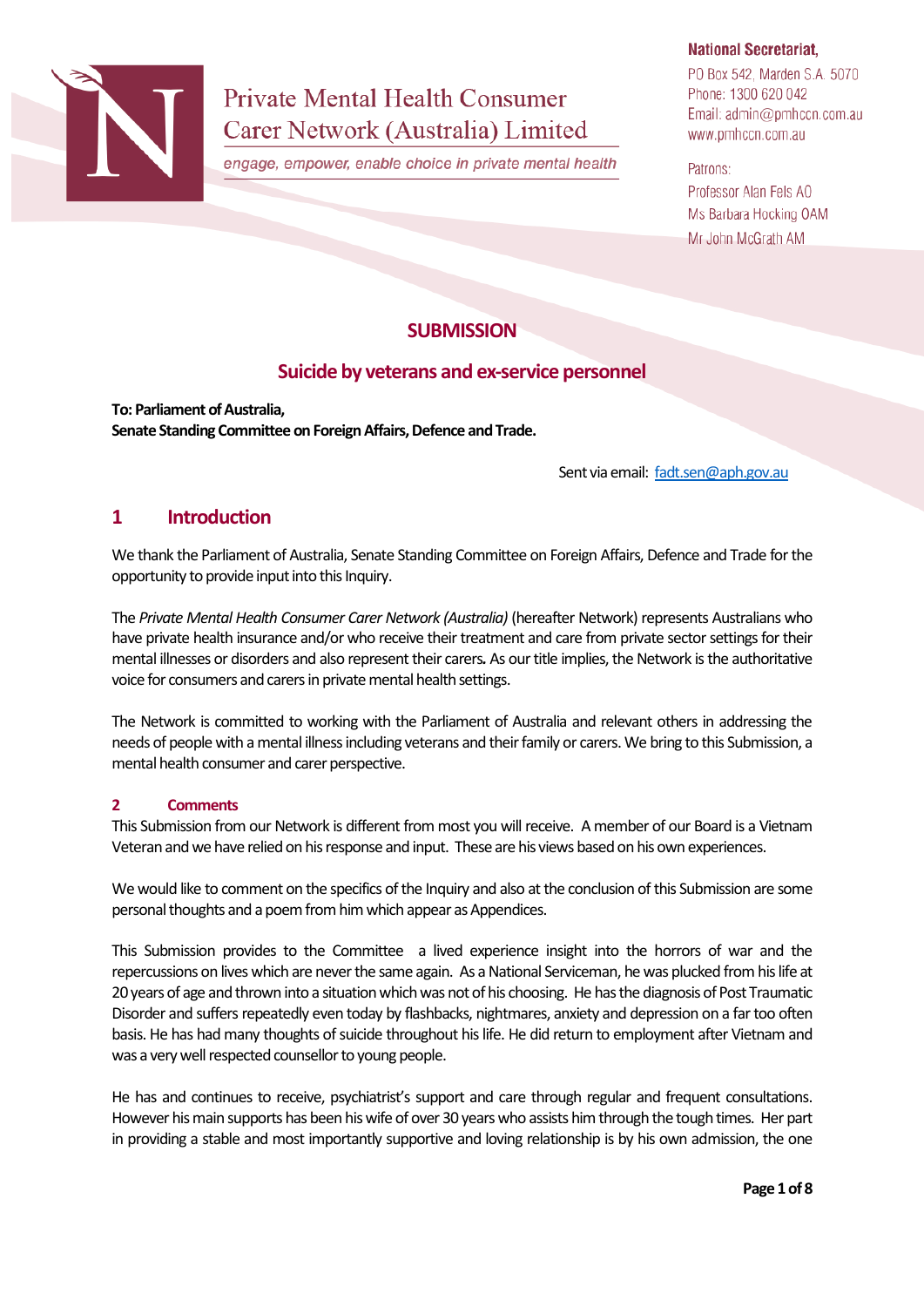thing which has kept him alive. His children and grandchildren play a very important part in keeping him grounded in the here and now.

He has lost a number of mates by suicide over the years, one close mate in the last 18 months even though this veteran returned from Vietnam many years ago. It illustrates that many veterans struggle with suicidal thoughts on an ongoing basis, despite being home for some 30 odd years. We are immensely proud of him and his achievements. We are pleased to call him our friend and colleague.

He has been struggling for many, many years and we are honoured to be able to provide to the Committee his experiences, personal thoughts and insight.

#### **Ex-service personnel:**

In the past, the treatment and handling of claims by veterans to the Department of Veterans' Affairs for injuries and conditions was appalling. The processes saw many veterans undergoing several demeaning appeals with their honest brought into question before claims were accepted. This lengthy and trying process did not assist veterans in dealing with their undiagnosed mental health issues in many cases.

In recent years, we are told, veterans have found the Department of Veterans' Affairs very approachable and humane in their dealings with it, and this should be applauded.

#### **Possible reasons suicide by veterans and ex-service personnel:**

Exposure to violence and traumatic experiences in theatres of war are a precursor to mental ill-health. Few soldiers, whether regular army or National Servicemen, have been adequately prepared for the reality of armed conflict, with its horrors and the actuality of mates dying or being wounded.

Army Training prepares soldiers to make immediate, violent responses to crises, such as coming under enemy fire. This is unfortunately necessary, but it can also lead to those returning from war zones with very short tempers, and insufficient safeguards from outbursts of anger towards themselves and others. This can lead to relationship and family breakdowns, and leave the veteran with a heavy sense of guilt.

Coming home from war to Australia requires difficult mental and physical adjustments for veterans. Firstly, the world of those who are not in the services has moved on for one or two years from where the veteran left it. The veteran expects to return to the world he/she left, but everyone else, family and friends, have moved on to another place. This was the experience of our Board member who found this extremely hard to deal with after his two years of National Service – his family disowned him for accepting his call-up, and the few friends he had prior to his two years in the army were different people on his return.

There is still stigma associated with those who participate in wars – on his return home he found many people who blamed the soldiers, rather than the politicians, for their involvement in Vietnam. Nowadays there are many voices which were against the sending of troops to Iraq and, to a lesser degree, to Afghanistan. This adds to the mental stresses placed on returned veterans.

#### **Compensation Payments:**

The Network is unaware of what current compensation arrangements are made available to those returning from Iraq or Afghanistan.

Anecdotally, we understand from informal responses, that Afghanistan veterans receive a lump sum in the vicinity of AU\$50,000 for each completed tour of duty. This could be true, and it seems like a worthwhile initiative by the Department. Our Board member has also been told that the Department of Veterans' Affairs offers injured veterans lump sum payments which vary in relation to the severity of their condition, and this could be as much as \$200,000 for those suffering Post Traumatic Stress, as well as free medical treatment of accepted conditions. If this is true, he believes in these cases it may well be inappropriate, given that young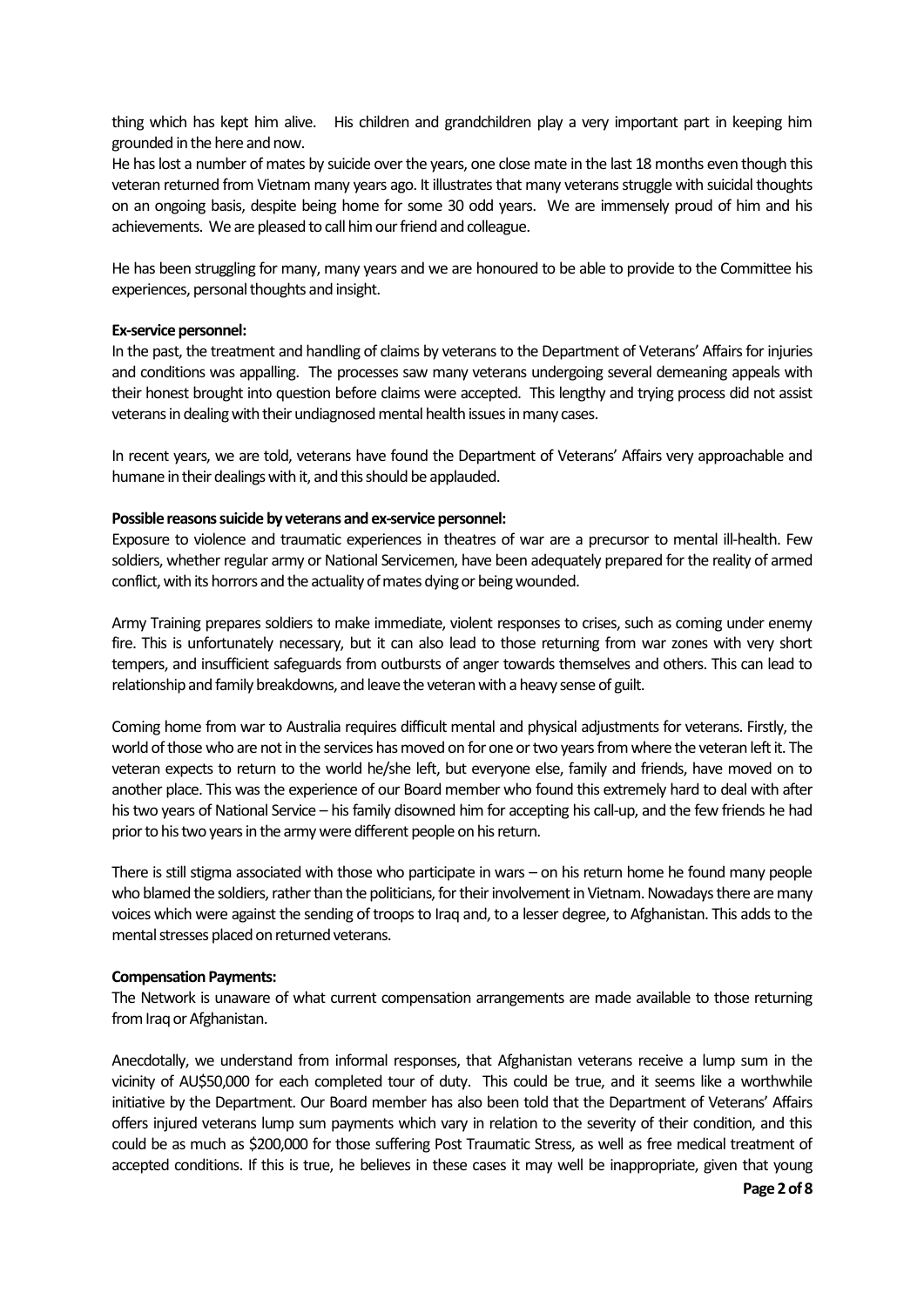people would not, in many cases, have the financial expertise to manage large sums carefully. This could have the repercussions of leaving them without much of a financial future. If this scenario is true, then financial assistance should be provided to the affected veterans in managing these funds.

As mentioned, both of these scenarios were provided quite informally, and we have been unable to substantiate these claims successfully.

#### **Conclusion:**

In our Network's opinion and based on a lived experience of our Board member, we believe that suicide by veterans and ex-service personnel are mostly to be attributed to:

- The trauma of war experiences
- Coming home to a different world
- Stresses on relationships with partners, families and friends
- Difficulty in accepting mental health issues
- Difficulty inobtaining appropriate treatment for injuries and conditions, especially mental health conditions
- Training which focuses on developing immediate angry physical responses
- A sense of failure as a human being, and also, in that they participated in wars in which Australia does not win.

We would be pleased to provide further clarification to any points made within this Submission. Please contact me in the first instance either by phone or email to: [jmcmahon@senet.com.au](mailto:jmcmahon@senet.com.au)

Yours faithfully,

Fame McMalor

Ms Janne McMahon OAM Chair and Executive Officer 7<sup>th</sup> October, 2016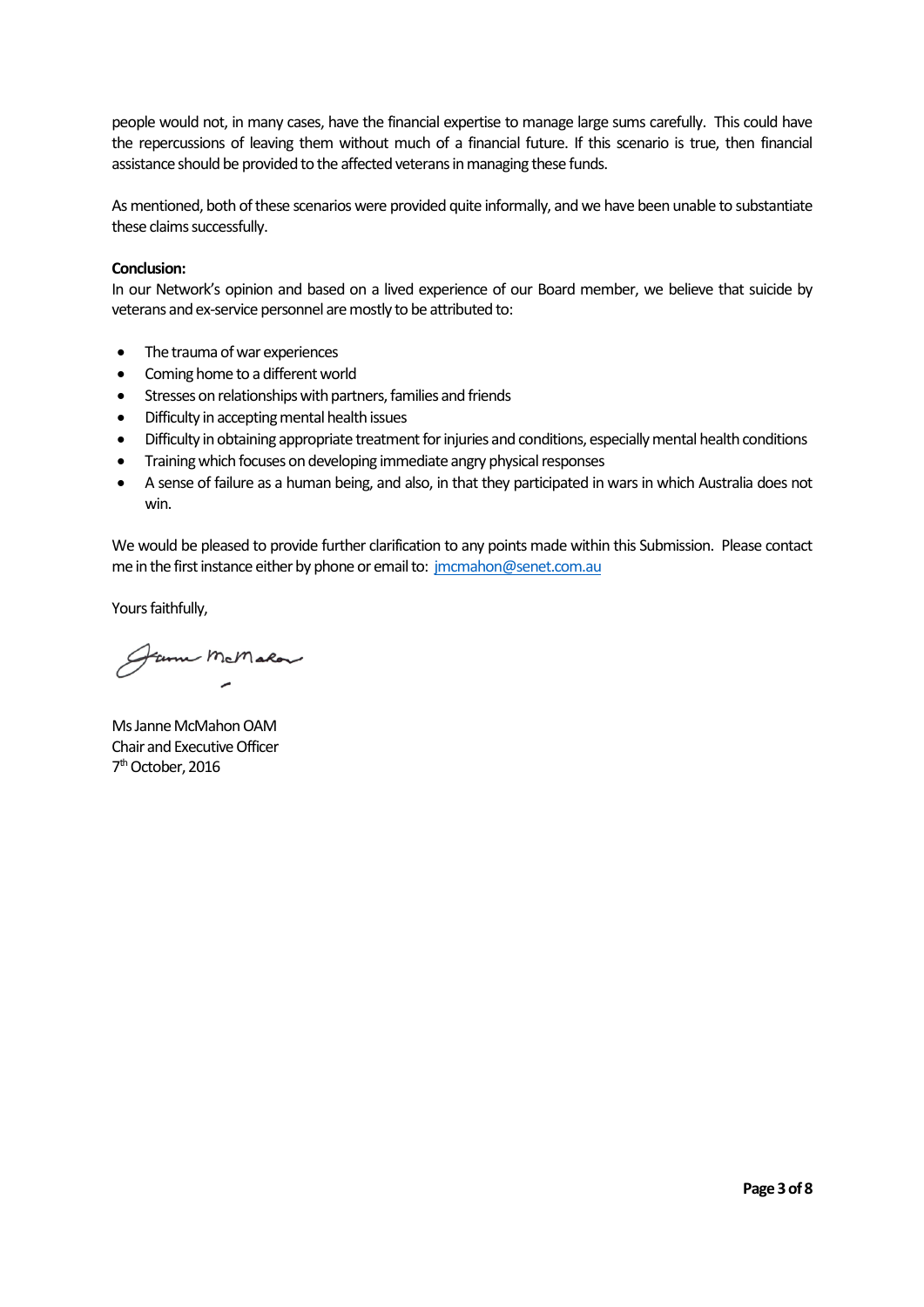#### *APPENDIX I*

The following story was written in 1974. It describes an actual event our Board member'slife shortly after his return from Vietnam.

#### **Tomorrow Isn't Yesterday**

*The guest of honour, swaying slightly, spilled beer down his shirtfront. Both bloodshot eyes surveyed the dampened shirt, and a ripple of concentration worried round his forehead. It was a warm night, and the beer was cool. So, he was lucky to be sprinkled with cool beer. The ripple vanished, reappearing immediately as a lopsided grin.*

*Somewhere in the throng a familiar voice talked about him. As the words floated to him through the haze the smile reached up and touched his eyes. Bruvver Bert was being concerned again.*

*Broken phrases filtered through.*

*"Thin? A mere matchstick! Gee, lost weight. Been through a terrible lot. Quiet, isn't he? Strain – hard to adjust. Isn't he thin?"*

*A question, seeping through from a blurred form beside him, wiped his face blank. After a long moment, the blur shrugged, flashed solemn teeth in an understanding smile, patted his shoulder, and drifted aimlessly away.*

*Bastards! He fumed beneath the emptied face. What was it like to be there, they ask. But that isn't what they want to know. They want blood. Did you kill anyone? What did it feel like, to kill someone? Then why the hell don't they ask me what it was like to kill someone?*

*Another shadow, another smile, another innocuous question. He blinked rapidly to clear away the mist and push away the anger.*

*"Oh, it's not such a bad place, but I wouldn't go there for a holiday, hahaha."*

*That wouldn't hold 'em, too bloody tired and worn. Now come the knives, digging for blood.*

*"But, did you see any action at all?"*

*Can't avoid that one. Always, they wanted the blood, and always, it hurt to remember. Why, for Christ's sake,*  can't I keep it bottled away from the world? Why must they always try to unscrew the bottle? Hey, that wasn't *bad – keep the blood bottled, and your blood's worth bottling. Dad would've loved it.*

*"Sorry, just something funny I thought of: Action? Yeah, we spent a fair bit of time out in the field."*

*The vague shapes clustered close. This was what they wanted. Authentic war stories. The meat of the evening fresh from the butcher. Bastards! I won't give 'em anything – not a bloody morsel! Be resolute. Grim and granitejawed rock of iron resolution. Tell 'em bloody nothing.*

*The grim and granite-jawed rock spilled his beer. A kindly hand with an ice-cold bottle topped up his glass.*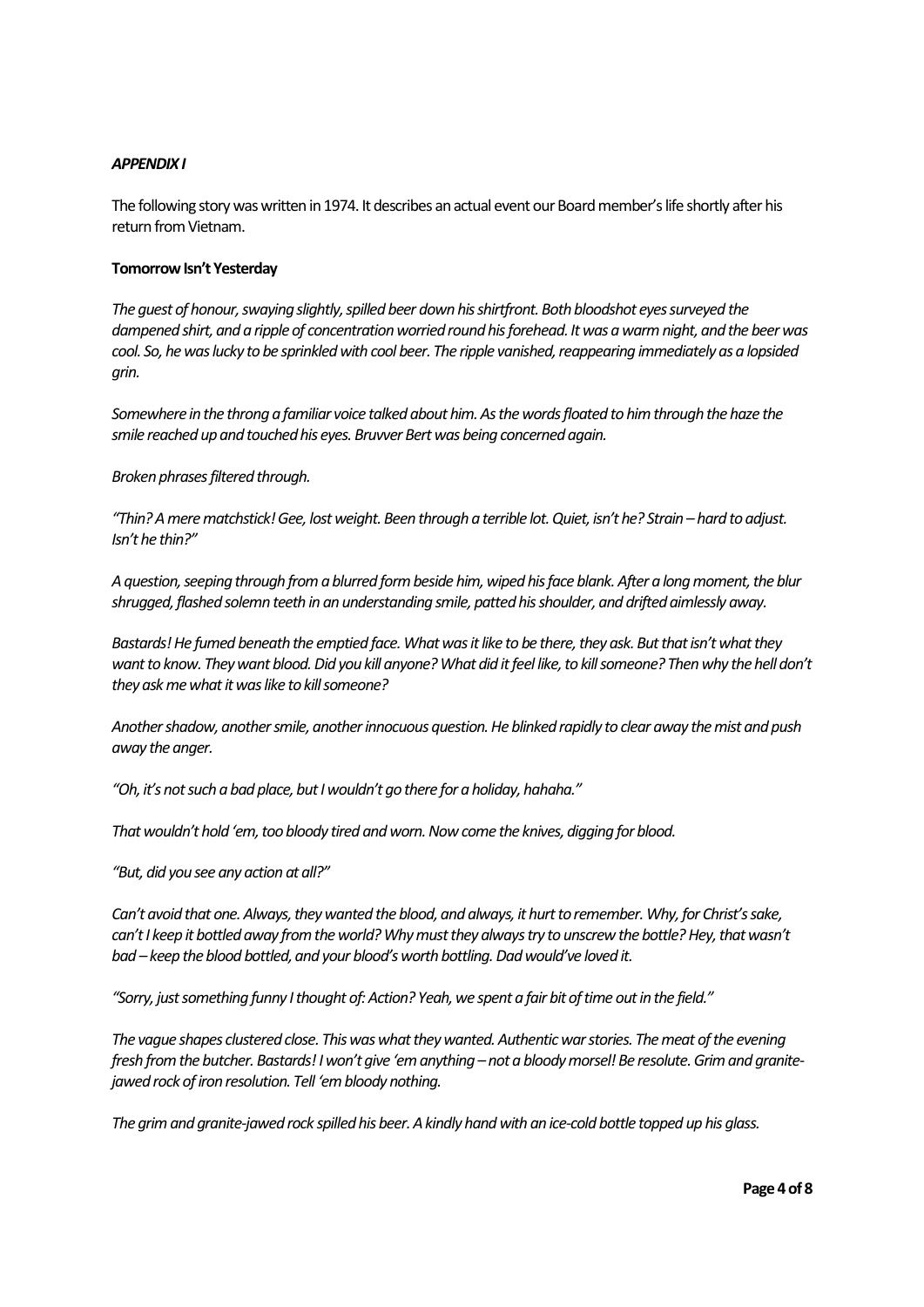*Bruvver Bert came whispering through again. "All his friends, nice – yes, beaut surprise; has been a bit moody. Can't blame."*

*Yes, Bertie, it was a nice welcome home party.* 

*With the same cast as the nice going away party –mostly Bruvver Bert's friends. But it wasn't the same, not the same at all.He summoned up the half-recalled memory. There had been beer. Lashings of beer, And cigarettes. Far, far too many cigarettes. And people. These same people, swept up in the false gaiety of a sad farewell. And there had been a cake. Right at the climax of the evening, a bloody great, icing-covered, sweet and sickly cake. And he had laughed and thanked Bruvver Bert for the surprise party and the surprise cake, as he washed a choking slice down with beer, hoping it would stay settled in his gut, It hadn't. Please, Bertie, he pleaded silently, no bloody cake. I hate cake.*

*He came back with a start and an off-guard apology. "Sorry, I was years away."*

*"Were any of your friends hurt at all?"*

*Friends! Not friends! Mates! That's what you get in the army. Like relatives, you take what you bloody well get, all chucked together in adversity. You live in each others' pockets, bound by a fear much tighter than friendship. And then, when it's over, you drift away and apart. Friends are personal choices. But that doesn'tmatter. All they want is blood. Well, give 'em blood. NO! I won't. Stuff 'em.*

*"Yes, a few mates were hurt."*

*That won't hold 'em. Nowhere near enough. Think!*

*"One of the blokes in our company was the first in the battalion to get killed."*

*Why in hell did you say that? That's what they're after. Too clever, you silly bastard. They're still thinking friendship: they reckon we were closer than arses to underpants. All clucking and whispering in a joyous orgasm of sympathy.*

*"How does the loss of a mate affect you?"*

*Tell the truth. Shock 'em stupid. Bloody won't believe me.*

*"Well, you have to joke about it, to stay sane. If you brood on it, you crack up."*

*That hit home, all right. Soon, they'd really get into it.*

*Where was the Joe who went away, smiling Joe of the weak pun and the gentle poem? No one wanted laughter now, when blood was in the offing. They thirsted for blood, for strong men and heavy drama. Everyone wanted visions of hate filled faces over snipers' sights, of tracer bullets ripping brightly through night-black jungle and slant-eyed bodies, tearing, shredding: the twisted flesh jerking in oceans of technicolour blood. Tell us, they begged, let us live it all through as you recall the painful memories. Only the veneer of civilised behaviour held them to their round-about questions.*

*It would come. They don't know how to ask it yet, but they're working on it.*

*Now the group is dissolving, the murmurs are melting away. Someone, as eager as the rest, has interpreted silent blankness as stoic strongman tragedy. Watch the misty shapes fade away.*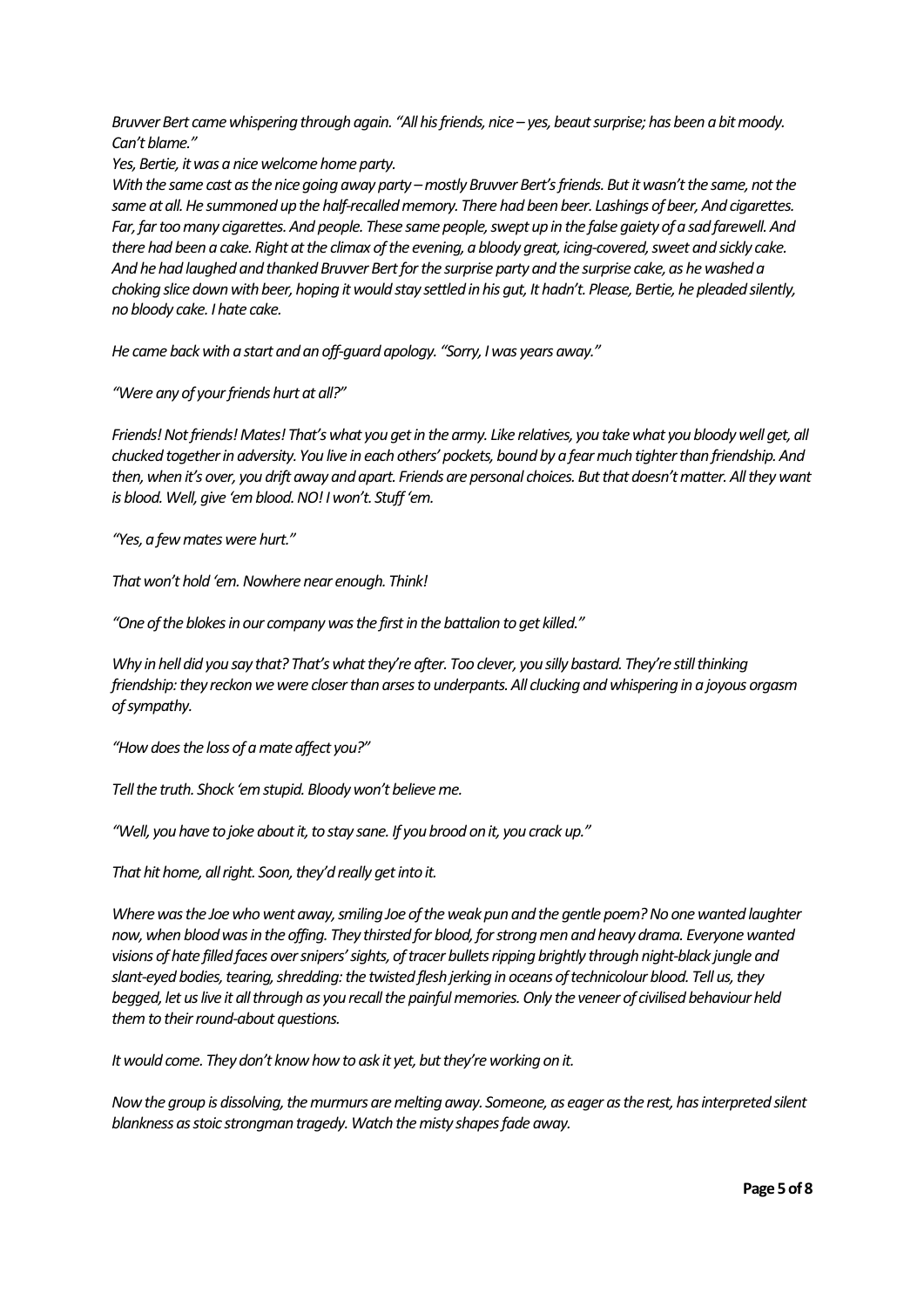*The strong, silent stoic stood alone, drinking his beer. Some of it dribbled down his chin. His eyes were glazed with memory. Or with alcohol.*

*"Very lucky," averred Bruvver Bert, somewhere, to someone. "Could've lost the leg –went straight through, missed the bone. Wastage: inch lower, kneecap gone. Gee, certainly lucky."*

*There was a thought which ebbed and flowed at the corners of his consciousness. With agonised effort, he concentrated, trying to pin it down. He felt it hammering importantly for release. Triumphantly, he seized it, and set it in his mind.*

*"Do you know," he stated firmly to no one in particular, "Do you really know what I looked forward to most on coming home?" the words slurred as he repeated them emphatically. He tongued his lips to wipe away the furriness.* 

*He had them now. The silence clamoured expectantly. The shapes watched and waited. The pause lengthened. This was desperately important, but he couldn't quite remember why.*

*"What I would have given quids for," heavily underlining each word, "was a pint of good old full cream milk. Plain old cow juice."*

*The hush dissembled into uncomprehending murmurs. The hazy listeners didn't understand. What the hell was so funny about it, anyway? Milk. Of course! He remembered vividly that driving, half-crazed, raging thirst for milk – and yet, here he was, drunk as a skunk, and not one drop of pasteurised had passed his lips all night. Para-bloodydoxical! Simple enough to work out, however. When you have the little luxuries of everyday life, you don't want 'em, but when they're missing, you want them, oh, so much.*

*It was like friends. The people who aren't here tonight. Friends. I only ever had a few, and they don't want to know me, now. The ones you almost wept over when they did write or because they didn't. Who meant so much when they weren't there and who mean so little now. And these people tonight, they don't know. They are whispers and I want statements. They are questions and I am seeking answers. And they don't know how to approach me. Because I am alien. I am a mongrel mixture of big words and little words, an uneven blend of commonness and refinement. I no longer fit in where I once did. I should, yet I can't.*

*Why am I drinking so much beer? There is so much beer, so why should I want it? If I liked it, I wouldn't be spilling so much. Ah! Beer fits the image of the rough, tough man of action. I can't step out of character. But, who cast me as that? I am only me. Yes, but this is what my public wants, here, now, tonight. Hard, bloody, uncouth.*

*The rough, tough, rugged man of action dropped his glass. It hit the floor but did not break, and beer sprinkled his shoes and splashed the floor. Lithely, he swooped down to pick up the glass. Unexpectedly, he landed heavily on the worn lino. Slowly, awkwardly, he stumbled to his feet. At least he had the glass. And a wet arse. The situation called for another cigarette. He fumbled one somehow from the packet and accepted a light from a hand which stretched down from a smiling cloud. He mumbled thanks, and retreated into his fuzzy mind.*

*Another voice was pounding at the curtain. What was the question? What WAS the question? Search and recall. Search and destroy. That's more like it. You are tearing me down with your questions and you are tearing yourselves down too. Think. Hold hard. Regroup. Smile, be nice. What did he say? The bastard. This is the start of the big ones. Did I ever have to shoot at anyone? Not, 'did I', but 'did I have to'. Cunning. How do I approach this? The track is treacherous; the way is fraught with booby traps. Control your shattered, scattered self-control. It is hard to be funny, when you are drunk, and self-pitying.*

*"Well, I WAS in the infantry, and we WERE taught to obey orders immediately, without asking questions. So, on some occasions, I did shoot. Mind you, I was always a lousy shot."*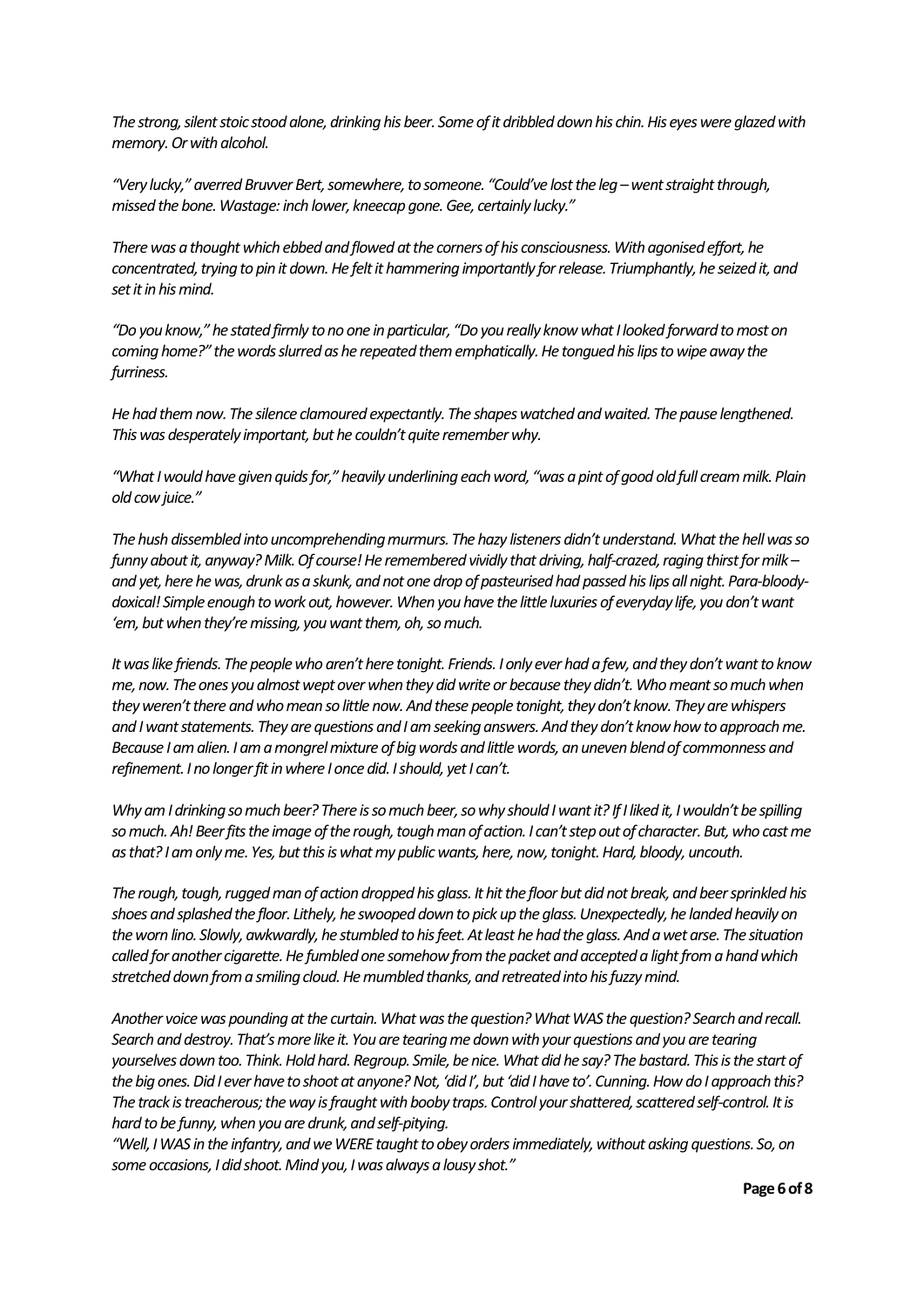*Too stilted. Have to pad it out, get them off that one. Make it clear.*

*"Actually, I don't think I ever shot anyone, and I hope to never find out that I did."*

*That might shut 'em up. Doubt it. They haven't had their blood yet. Why don't they let me forget it? Hell, why forget? You are a momentary hero. This is centre stage and you're right there, in the middle of it. Isn't that what you've always craved? Adulation. Here it is. You can feel them, hanging on words. NO! Not like this, Of course I want to be admired and esteemed and befriended – doesn't everyone? But, not like this. For something else. Not for this. Not for talking death and blood and glory, for slashing bare the memory of maimed flesh and sightless eyes, for vomiting out the horror of a bullet-riddled, maggot-eaten, fly-infested, seven day dead body.* 

*The momentary hero shivered. The ghostly half-seen faces shimmered close around him. An invisible hand refilled his glass from a visible, tilted bottle.*

*People hurt. He only wanted yesterday back, the happy warmth of friendship. And they only wanted the war. To shoot and be shot at. The fear came back, the soul-wrenching feelings of dying, violently, so far from home. His*  fingers locked tightly round the glass as the dread flowed back into his churning gut. He heard clearly the whine of *bullets through bamboo, and he saw himself clutching at the hard dirt, sweating and waiting for eternity. He peered again through the sight of the black Armalite, but he couldn't see anyone out there. But they were there. They were shooting. Little Bill lay pale and shaking, cracking weak and painful jokes as his blood soaked into the dry grey dust from his shattered, severed arm, torn off at the shoulder. Joe was glad he couldn't see them, and he set his Armalite on single shot instead of automatic. It was justified, you can't shoot what you can't see, and he never wanted, ever, to see anyone. The feeling ate deep into his mind again, of wishing to die himself, almost, rather than to kill another. And wanting so utterly to live.*

*A friendly arm draped itself around his shoulders, jostling him, startled, back to the party. They had gathered close again, and expectancy and settled heavily on the room. Something was Going To Happen! It happened. Yesterday returned. The out-of-focus Bruvver Bert, with due pomp and self-importance, placed a bloody great icing-covered cake before him! He loathed cake. Particularly iced cake. Especially iced cake with a red flower and a blue map of Queensland on it. This cake. Yet, here it was again. The nightmare as before.* 

*"Oo, lovely, cut it, isn't it gorgeous? Almost a shame to cut it", babbled the blurs, arranged haphazardly around the room.* 

*A knife was placed in his reluctant hand. He raised it high and contorted his face into its most grotesque setting, held the pose. Someone clicked a shutter, and the knife plunged savagely down through Queensland, embedding itself somewhere near Emerald.*

*A camera! Why would anyone want to take a photograph? Photographs brought back the past. And he had sought the future in them. All of them, flat black and white snaps, and glorious three-dimensional mental pictures in living colour. He had fed his memory on these people. Beautiful was the tapestry he had woven about them, dreaming happily by recalling the past. Now he knew. Tomorrow could not be built on yesterday.*

*Because it was tomorrow, and they were here, but unrecognisable in their stuttering, vague and merging shapes, so totally different from the sharp, clear pictures he had carried for twelve months. Grand illusion crumbling to empty disillusionment. They were the right people, but it was the wrong time. The only part salvaged from the past had been the cake. Perhaps, it was always going to be like this.* 

*The guest of honour stood beside his cake, a huge and heartless hammer crushing his dreams, relentlessly pounding at his caved-in mind, forcing the silent tears out into the corners of his eyes. What a bastard! What a bloody, rotten bastard!*